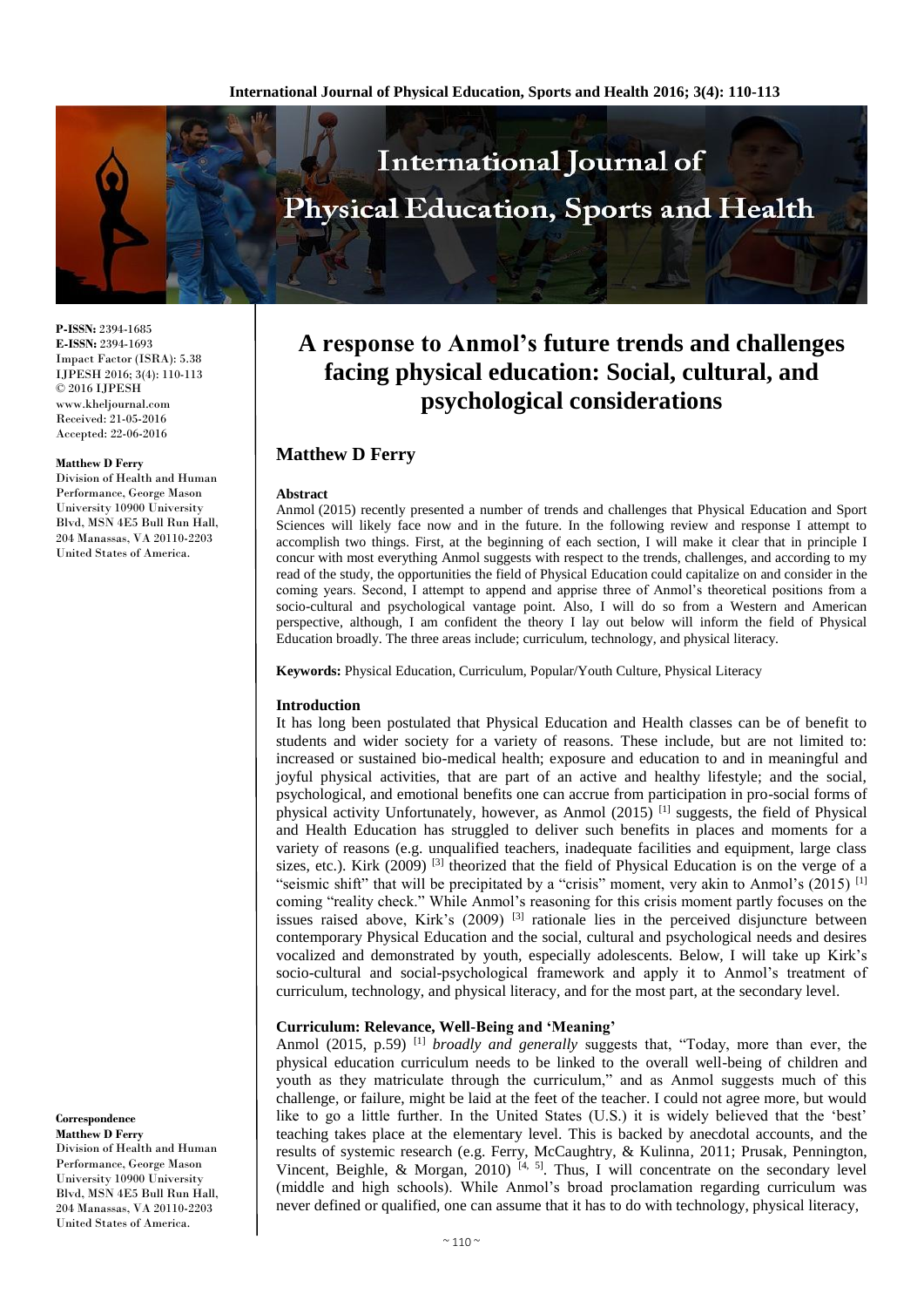and perhaps other renderings of curriculum. This is where I would like to be more specific in terms of relevance and to do so from a socio-cultural and psychological perspective. What has become clear from recent research is that a sport dominant curriculum is at odds with the incredibly diverse and evolving physical activity culture of adolescents and wider society in the United States of America (U.S.) (Ferry &McCaughtry, 2013, 2015; Ham, Kruger, & Tudor Locke, 2009) [6, 7]. In the U.S. researchers have found that the teacher holds an incredible amount of power over what gets included in the curriculum, no matter what any set of standards, adopted curriculum, teacher, or administrator suggests. Far from being neutral forms of movement to be learned and understood, physical activities are imbued with socio-cultural meaning, resulting in emotional and psychological dispositions that heavily inform how one identifies (Kleiber, Walker, & Mannell, 2011) <sup>[9]</sup>. Indeed, researchers have found that secondary Physical Education teachers' choices for including content and physical activities in their curricula is heavily informed *by their own* social and emotional connections with physical activity (Ferry & McCaughtry, 2013)  $[6]$  and are incredibly resistant to teaching any content that would make them emotionally uncomfortable or threaten their identities (2015). This method of choosing content is in the self-interest of the teacher, and not the student. This is problematic at best, and immoral at worst (Ferry & McCaughtry, 2013)<sup>[6]</sup>. To conclude, I suggest that any reference to creating a relevant curriculum that is beneficial to youth, especially adolescents, needs to keep in the mind the socio-cultural dimension physical activities hold, as well as the resultant psychological and emotional identities that can be fomented. Doing so will increase the likelihood of Anmol's call for a curriculum of relevance and positive and meaningful outcomes.

## **Cultural Dimension of Technology: Popular Culture and Adolescents**

Anmol (2015, p.59)<sup>[1]</sup> states that, "Quality Physical Education is the most effective and inclusive means of providing all children, whatever their ability/disability, sex, age, cultural, race/ethnicity, religious or social background." I completely agree and would add social class/socioeconomic status to that list. Issues of socio-cultural diversity, however, are absent in Anmol's characterization of the role that technology might play in the Health and Physical Education Curriculum. Anmol (2015, p.60) [1] holds much cautious hope for the realistic, and almost sure role, that technology will play in Physical and Health Education now and in the future. Anmol states, "Applications in health and physical education pedagogy are available and can be applied to enrich and enhance curricular offerings in most school settings. Numerous technological applications focused on promoting physical activity and fitness are available and easily accessible." Anmol also suggests this will not be an inherently easy task, "However, application of various technologies will require new student and teacher competencies and practices." Yet at the end of the day Anmol calls for, "Physical and health educators [to be] challenged to become more responsive to a technology-driven environment that provides enhanced opportunities for learners well beyond the walls of the traditional classroom setting." I concur. As they become less cost prohibitive, evolve in their functionality, and continue to become ingrained in wider society, electronic devices and applications should give us all reason to be confident that technological advances will allow us to streamline fundamental pedagogical approaches as well as open the door for new ones yet to be imagined. There is indeed

reason to hold out hope for the benefits of technological integration, regardless of the growing pains that may result. What I would like to suggest is that Anmol's treatment of technology as a benign tool to facilitate teaching misses an important socio-cultural and psychological dimension that most all technology holds. To begin, electronic social media communications *and the devices themselves* are cultural artifacts that hold certain degrees of cultural capital (Bourdieu, 1984) [10], from which adolescents gain or lose status (Danesi,  $2015$ ) <sup>[11]</sup>. Technological devices are conduits to other realms of corporate popular culture that is designed to gain and hold attention of adolescents, no matter how short or long. They also provide easy access to content that adolescents find 'cool' and 'relevant' for themselves and their popular/peers  $(sub)$ culture(s) (Danesi, 2015)<sup>[11]</sup>. Adolescents primary use for these devices is to engage with music, movies, fashion, television, social media, sharing, speaking, tracking celebrities, etc. (Danesi, 2015)  $^{[11]}$ . The point is that first and foremost these devices and applications are extensions of how adolescents 'fashion' themselves and their peer groups. Technology then is first and foremost *not* about school or traditional learning; it is about culture, identity, many other things *first*. To integrate technology surely holds potential, but we need to be wise, proceed cautiously, and keep the findings above in mind when designing instructional strategies and curriculum around and through technology, because students may or may not buy in, or create a whole host of additional problems. As an anecdote, I 'interviewed' my twelve-year-old daughter about technological integration in Health and Physical Education. Her first reaction was confusion. Then concerns over her privacy. Then that of "actually moving." She then tacked off a lot of issues that might arise that have been documented in journalism and research literature; students using it as a 'crutch' and not thinking through a task or problem, the need to monitor social media use, people playing games, cheating, security breaches, and the potential need for new infrastructure expenditures for a field that already sees strained budgets, wasted instructional time (which we have so little of already), and resistance from both teachers and students alike (Cuban, 2003)  $[12]$ . Technology certainly holds potential to enrich in and out of school learning as Anmol suggests. Yet when designing curriculum around such tools, we all need to keep in mind *how youth view, identify with, and use technology*, so as not to create lessons and activities that are irrelevant or unengaging. Here we not only need to think as teachers and professors, but also (to a degree) as business marketers.

# **Physical Literacy: The Affective Dimension**

Throughout Anmol's (2015) [1] well-reasoned examination of the challenges and trends facing our field I see a clear bias toward the psychomotor and cognitive domains, which in and of itself might not be surprising; human movement and activity is, after all, the foundation of our subject area. It is one that is positioned to make a unique contribution to the education of the whole child, and I am not about to suggest otherwise. I do, however, find the absence of any explicit or implicit contribution that quality Health and Physical Education can potentially make in the affective domain to be reductionistic, and results in an incomplete definition of physical literacy. For example, Anmol never makes explicit mention of the affective domain, and no key words that might be associated with this domain appear in this study. Also, Anmol (2015, p.60)<sup>[1]</sup> cites this definition of physical literacy before going on to suggest a need for Health and Physical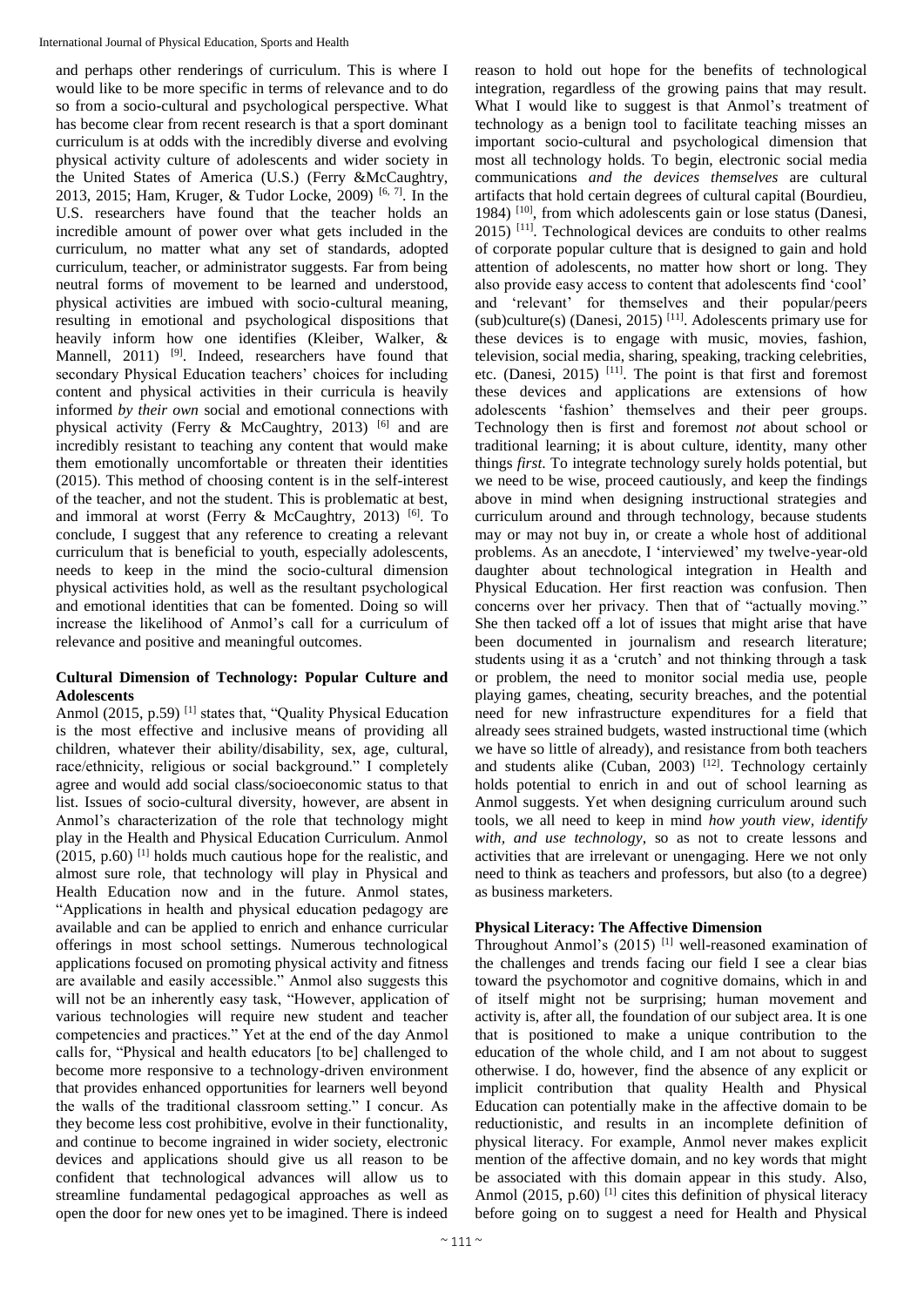Education teachers to be leaders and form partnerships with outside agencies in order to leverage and share resources, "The aim of Physical Education is to develop physical competence so that all children are able to move efficiently, effectively and safely and understand what they are doing." SHAPE America (2016) [14] (the leading professional organization for Physical Education professionals in the U.S.) has a very similar definition of physical literacy that focusses on physical skill and knowledge, with the added dimension of motivation, which one could assume points to the affective domain. Yet even this is reductionistic and does fully capture what can be accomplished in the affective domain as it applies to physical activity participation (broadly, i.e. viewership) and in nonphysical activity domains. SHAPE America (2016) [14], however, also has two standards (four and five) that are firmly planted in the affective domain, suggesting it has significant importance to being a truly physically literate person. To become motivated or the steward of a physical activity community (ies) has been the focus and mission of many researchers (Fox, 1997; Siedentop, Hastie & van der Mars,  $2011$ )  $^{[15, 16]}$  and both are worthy goals to be worked toward. What's more, many theorists envisioned and have facilitated physical activity education as an ideal place to learn personal and social responsibility (Hellison, 2011) [17] so one can be responsible in physical activity settings, *as well as a pro-social citizen in wider societal circles*. Researchers have positioned the affective domain as an ideal place to educate for cooperative and communicative competencies, to learn how to personally challenge oneself, to take risks, to demonstrate leadership, to express perspectives (and listen to those of fellow students), to become reflective, to embody pro-social and responsible personal behaviors, to show empathy and understanding, to think beyond the activity itself and identify the social dynamics that are at play during or after participation, from which conclusions and solutions can be drawn and applied to both physical activity settings *and 'non' physical activity settings* (e.g. work, school, peer interactions, family, personal behaviors and dispositions, and one's relationship to wider society and the planet) (Panicucci, Constable, Hunt, Kohut & Rheingold, 2003)<sup>[18]</sup>. Are these not dispositions that we would want for all of our students? One could argue that (outside of obesity, and chronic biomedical and pscyho-social conditions associated with physical activity) many of the world's problems do not have much to do with the psychomotor or cognitive domains as they apply to leisure time physical activity pursuits. I would argue, at no other time in history have we had both experts and blueprints for how to address a variety of societal ills and potential failures, but have failed to do so on a number of occasions. Reading any number of outlets, scholarly or otherwise, it is hard not see that people are 'anxious' and are; expecting another global economic collapse (Stiglitz, 2010)  $[19]$ , continued war throughout the Middle East, Africa, the Ukraine, and other places around the world (Jarecki, 2008) <sup>[20]</sup>, worried about global warming/climate collapse and related projected food and water crises (Magdoff & Tokar, 2010) [22], international human rights abuses, human trafficking, racism, sexism, ethnocentrism, xenophobia, socio-economic inequality (Krugman, 2009)<sup>[23]</sup>, and the list goes on. These issues will surely require the expertise of a variety of professionals if they are to be addressed, let alone 'solved.' These issues are, however not just matters of applying technological and rationalistic know how; they will also require moral, ethical, and political competencies, and bold and wise leadership. They will require a higher level of the very affective dispositions outlined above.

And with the right instructional strategies, curriculum, and pedagogical competencies, they can and should be addressed in any Health and Physical Education program that calls itself quality. To round back to Anmol's call for linkages to agencies and organizations, as well as bold and effective leadership (I would suggest bold and effective leadership falls firmly in the affective domain), it seems to me that if the affective domain is not a part of the theoretical framework, then it is likely to reason that partnerships will likely be with organizations that do not address the affective domain either. Furthermore, what does seeking partnerships with agencies in order to access and share resources for 'talented' youth for the purpose of preparing for 'competition' mean for teaching affective prosocial dispositions that are so badly needed in our society(ies)? Our field clearly needs an injection of resources, and we will need to continue, and even increase, mutually beneficial partnerships. Our guiding curricular value orientations will surely impact what organizations we seek and/or agree to work with. I merely suggest that a broad conceptualization of the affective domain be included in such frameworks in order to truly address the whole child (Loland, 2006)<sup>[2]</sup>.

## **Conclusion**

To conclude I have attempted to address Anmol's view of what challenges and trends we as Health and Physical Education professionals will face in the coming years. I hope readers will see that I do indeed support and affirm many if not all of what Anmol  $(2015)$ <sup>[1]</sup> covers and addresses in this study. As a U.S. citizen and university scholar, I have attempted to add some specifics to certain topics from a social, cultural, and social-psychological perspective in the hopes of offering a different vantage point from which to view these trends and challenges. I, like Anmol, see much that needs to improve and be addressed now and in the future, and that these changes and adjustments will require wise, effective, and bold leadership. I, also like Anmol, see much hope and potential for Health and Physical Education to gain the recognition we deserve for the important contributions the field makes to school education and wider society.

## **References**

- 1. Anmol. International Journal of Physical Education, Sports and Health. 2015; 1(3):59-60.
- 2. Loland S. Quest 2006; 58(1):60-70.
- 3. Kirk D. A Physical Education for the Future or a Future for Physical Education? In Housner, LD, Metzler, MW, Schempp, PG & Templin, TJ (Eds.), Historic Traditions and Future Directions of Research on Teaching and Teacher Education in Physical Education. Fitness Information Technology, Morgantown, WV, U.S., 2009, 137-148.
- 4. Ferry M, McCaughtry N. Journal of Teaching in Physical Education. 2011; 30(1):13-30.
- 5. Prusak KA, Pennington TR, Vincent SD, Beighle AE, Morgan C. Journal of Teaching in Physical Education. 2010; 29(1):85-106.
- 6. Ferry M, McCaughtry N. Journal of Teaching in Physical Education. 2013; 32(4):375-393.
- 7. Ferry M, McCaughtry N. Journal of Teaching in Physical Education. 2015; 34(2):297-315.
- 8. Ham SA, Kruger J, Tudor-Locke CT. Journal of Physical Activity and Health. 2009; 6(1):6-14.
- 9. Kleiber DA, Walker G, Mannell RC. A Social Psychology of Leisure (2nd Ed). Venture, State College, PA, U.S., 2011.